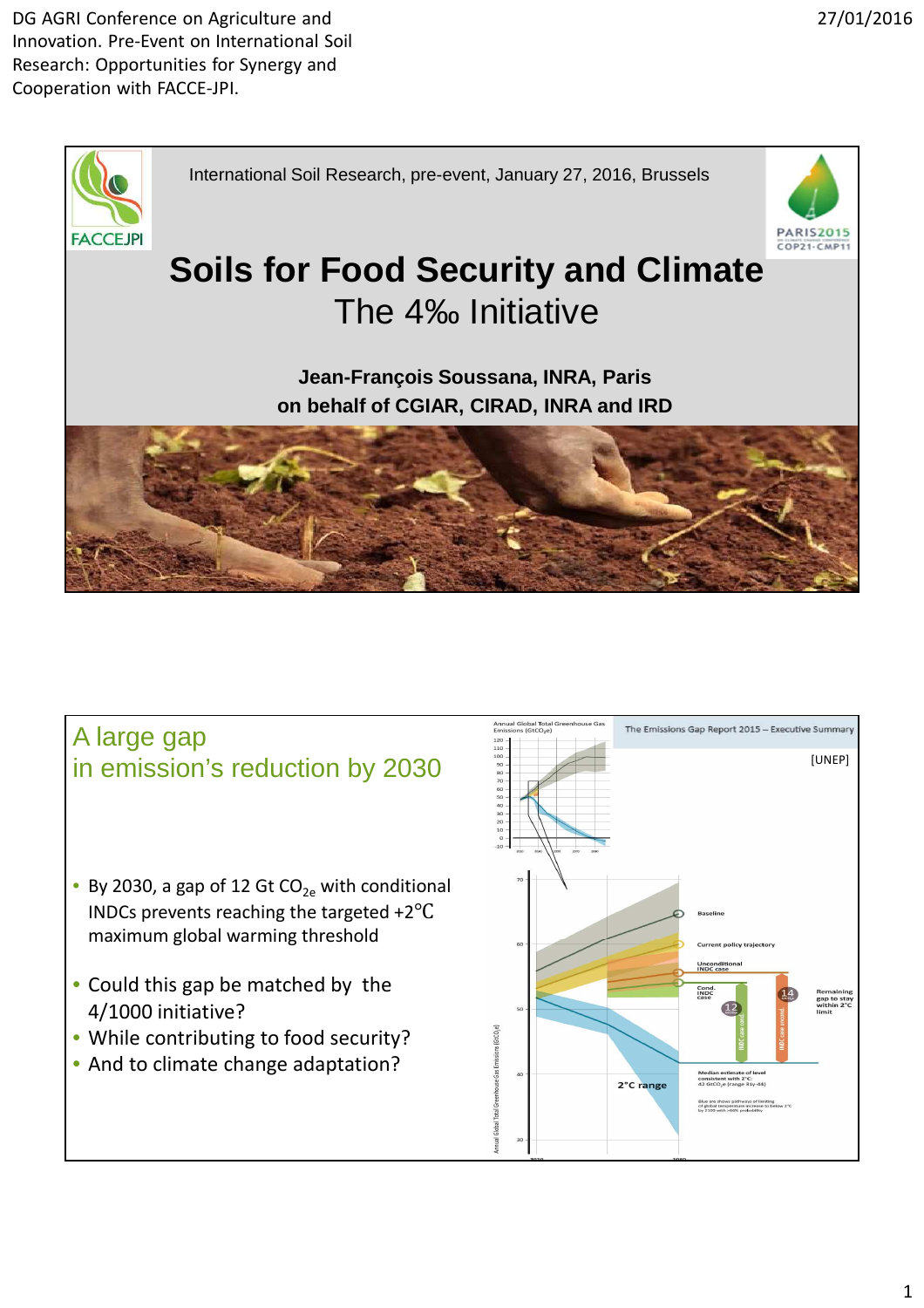DG AGRI Conference on Agriculture and Innovation. Pre-Event on International Soil Research: Opportunities for Synergy and Cooperation with FACCE-JPI.



## Why Soil Carbon? Key facts and figures

- 2-3 times more carbon in soil organic matter than in atmospheric  $CO_2$  [IPCC, 2013]
- 1.4 billion metric tons carbon could be stored annually in agricultural soils, equivalent to a storage rate of 0.48%/year in top soil [after IPCC, 2007, 2014]
- Half of the agricultural soils are estimated to be degraded, leading to global grain losses estimated at \$1.2 billion [FAO, 2006]
- 24-40 million metric tons additional grains could be produced in developing countries by storing an additional ton of carbon per ha in soil organic matter [Lal , 2006]
- Reduced yield variability after soil restoration leading to increased soil organic matter [Pan et al. , 2009]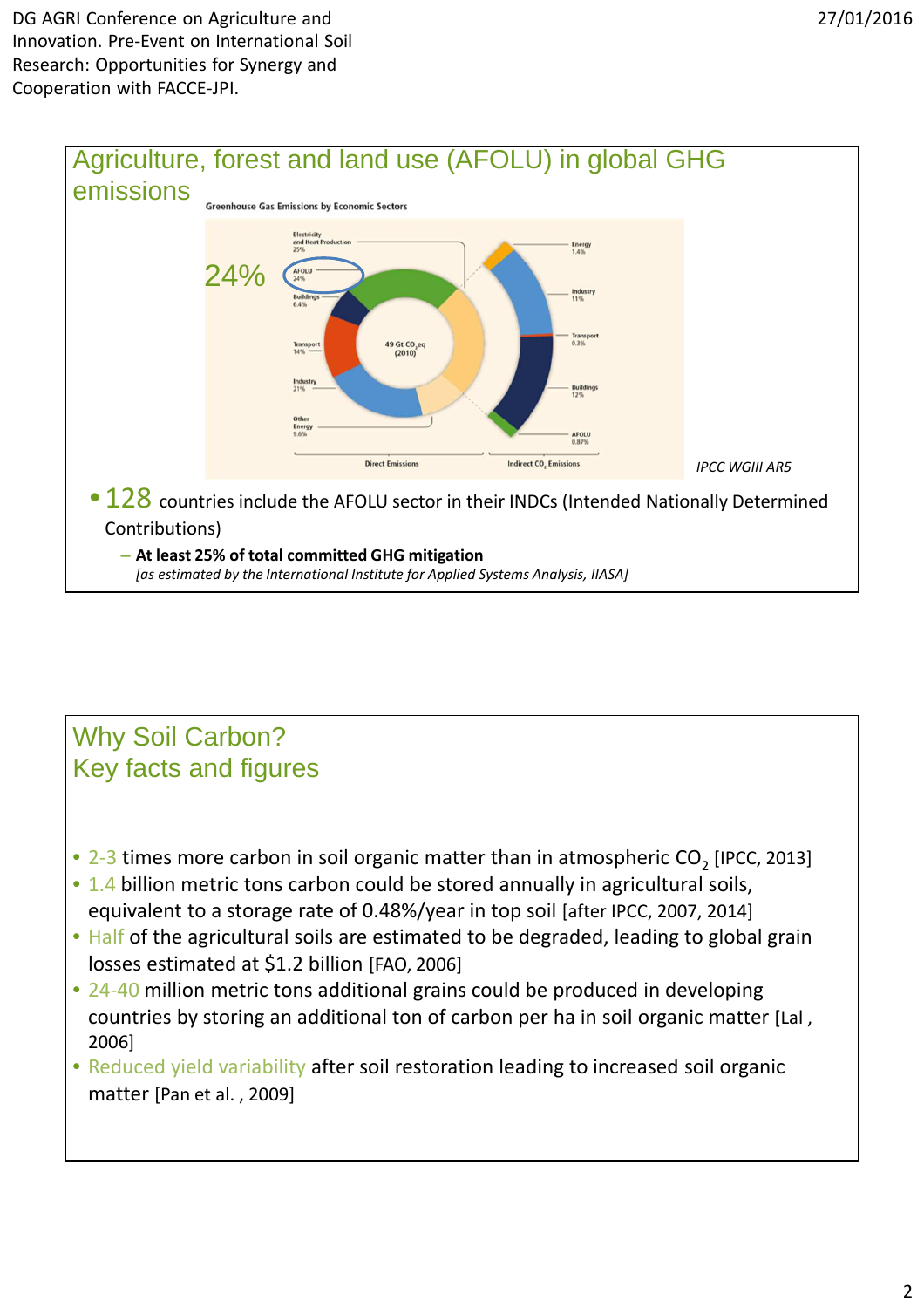DG AGRI Conference on Agriculture and Innovation. Pre-Event on International Soil Research: Opportunities for Synergy and Cooperation with FACCE-JPI.



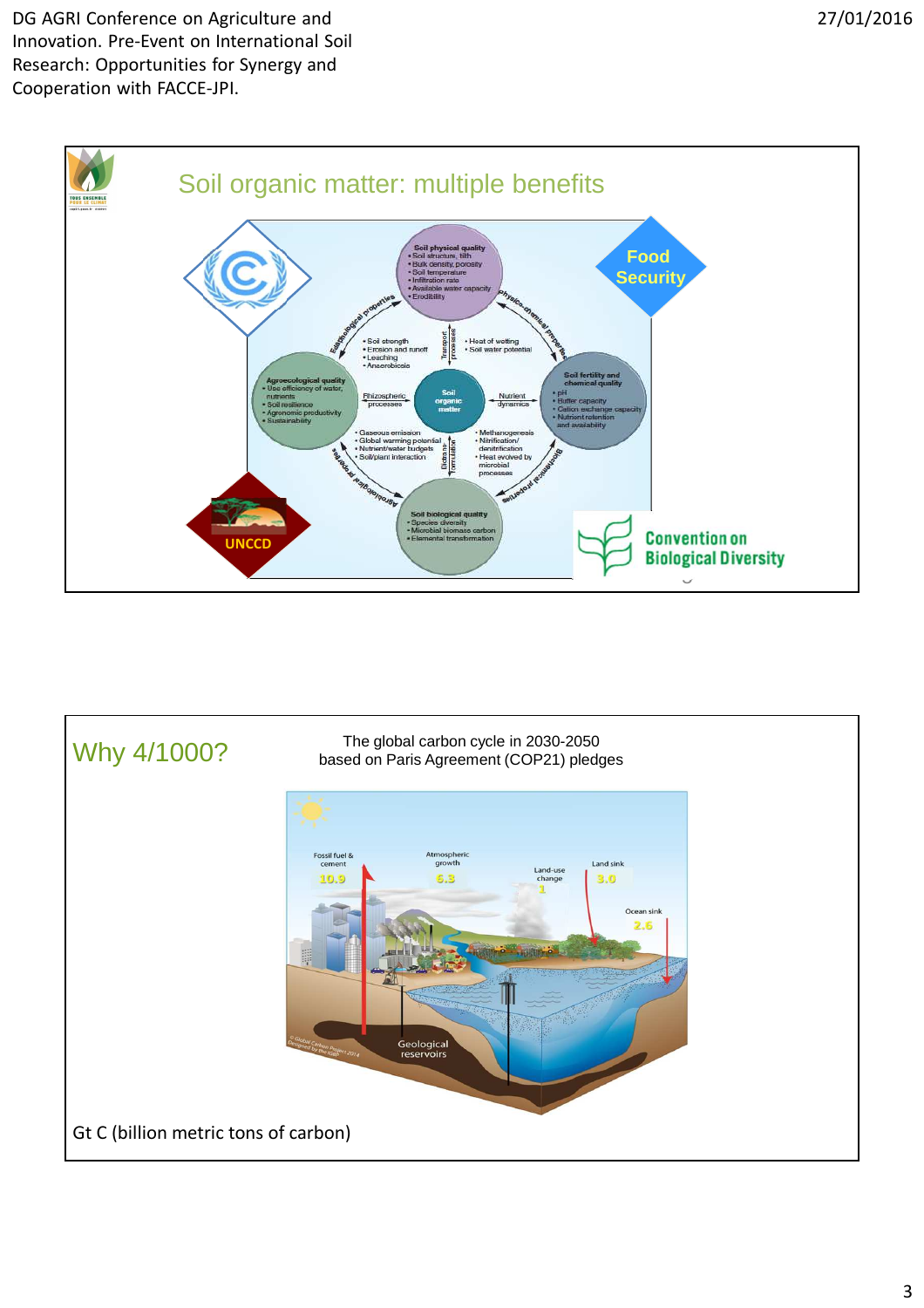

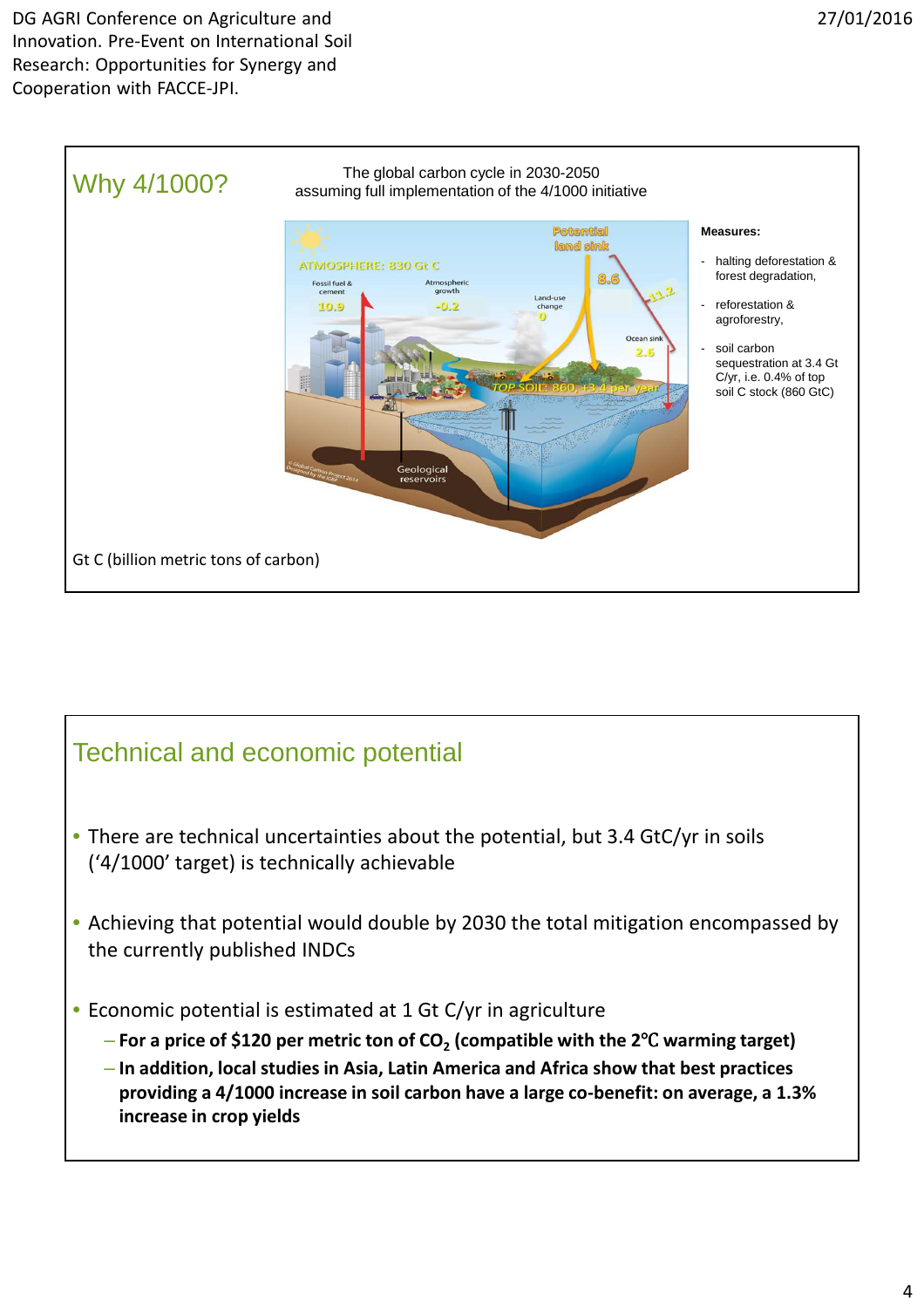## Limits and co-benefits of soil carbon sequestration

- Adoption of SOC sequestration measures will take time,
- SOC will increase only over a finite period (20-30 yrs locally), up to the point when a new SOC equilibrium is approached,
- The additional SOC stock will need to be monitored and preserved by adapting land management practices to climate change,
- Soil phosphorus (P) and nitrogen (N) deficiencies may also prevent SOC storage to be achieved
- ⇒Ecologically sound management strategies need to overcome nutrient limitations in some regions, while avoiding excess N fertilization leading to additional  $N_2O$  emissions
- ⇒ Large co-benefits are expected in terms of yields, yield stability (e.g. Pan et al., 2009 for China) and water resources.

## Suggested themes for an international research program on soil carbon sequestration

- Improving estimates of current and potential changes in soil organic carbon stocks
- Design and co-construction of agronomic strategies and practices for soil carbon sequestration, including an assessment of their co-benefits for food security and climate change adaptation,
- Institutional arrangements and public policies, including financial mechanisms, that aim at promoting and rewarding relevant practices ; social dimensions and contribution to sustainable development,
- Metrics and methods for monitoring, reporting and verification (MRV) of soil carbon sequestration (farm, landscape, region, country) and of associated (social, economic, environmental) impacts

[As per the conclusions from a side-event to the 'Our Common Future under Climate Change' Science Conference, July 7, 2015]